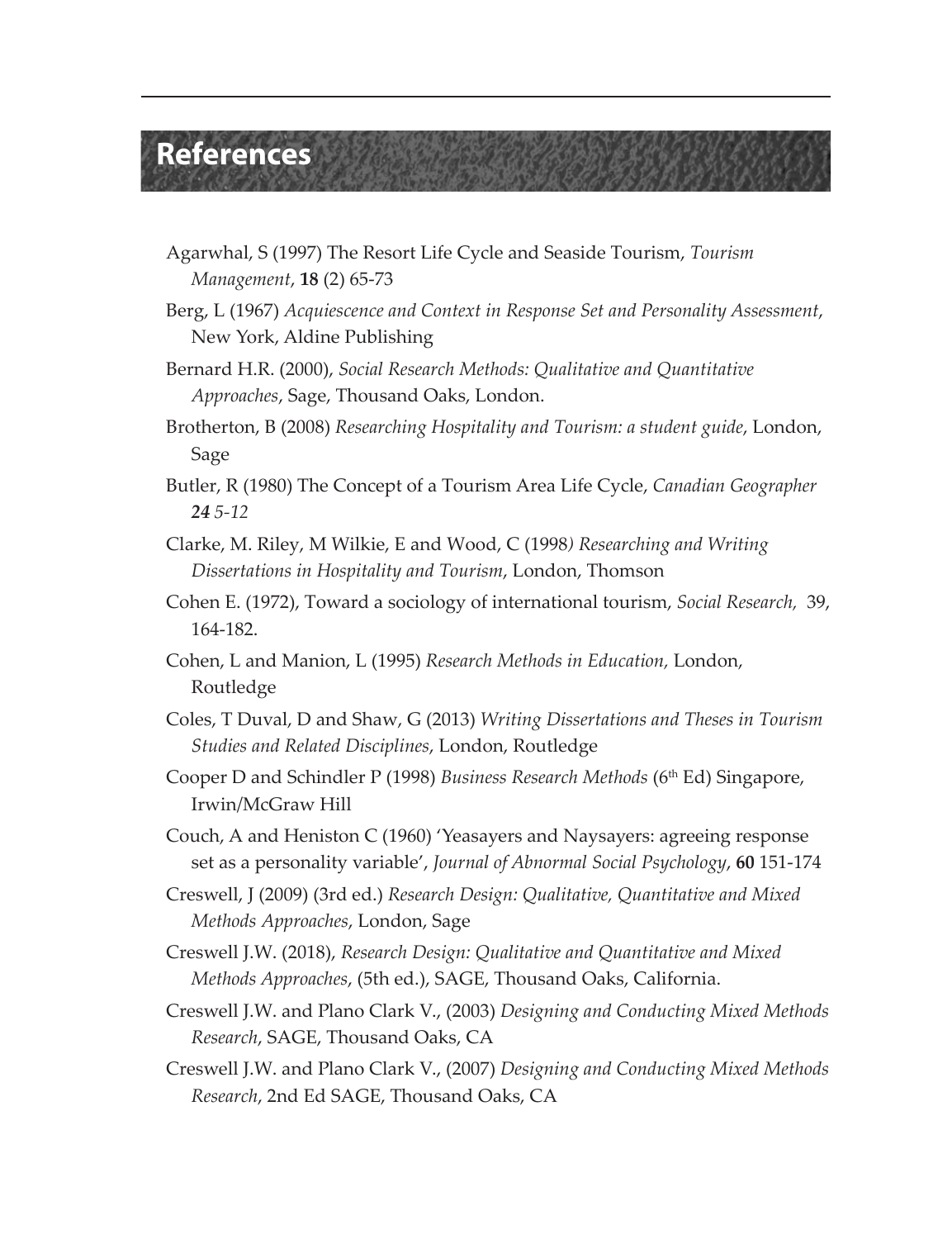- Dann G. (1977), Anomie, ego–enhancement and tourism, *Annals of Tourism Research*, 4, 184–194.
- Davies B. (2003), The role of quantitative and qualitative research in industrial studies of tourism, *International Journal of Tourism Research*, 5, 97–111.
- Decrop A. (1999), Triangulation in qualitative tourism research*, Tourism Management*, 20, 157–161.
- Eldabi T., Irani Z., Paul R.J., Love, P.E. (2002), Quantitative and qualitative decision-making methods in simulation modelling, *Management Decision,* 40, 64–73.
- Evans, J and Mathur, A (2005) The Value of On-Line Surveys, *Internet Research,* April, 195-219
- Garrod, B and Fyall, A (Eds) (2013*) Contemporary Cases in Heritage Tourism: Volume 1* Oxford, Goodfellow Publishers
- Getz, D (1986) Tourism and population change in the Badenoch and Strathspey district of the Scottish Highlands Scottish, *Geographical Magazine*, 102 (113-126)
- Getz D (1994) Resident attitudes towards tourism: a longitudinal study of the Spey Valley, Scotland, *Tourism Management,* 15 (4) 247-258
- Glaser, B and Strauss, A. (1967) *The Discovery of Grounded Theory: Strategies for Qualitative Research,* Chicago, Aldine Publishers
- Guba E. (1987) What have we learned about naturalistic evaluation? *Evaluation Practice*, Vol. 8, pp. 23-43.
- Jennings G. (2011), *Tourism Research*, (2nd ed.), John Wiley & Sons, Brisbane.
- Hall, C.M. (2002) Travel Safety, Terrorism and the Media: The Significance of the Issue-Attention Cycle, *Current Issues in Tourism* **5** (5) 458-466
- Hammersley, M (1981) Martyn Hammersley Files [Teaching qualitative](https://martynhammersley.files.wordpress.com/2013/05/teaching-qualitative-methodology-finalfff1.pdf)  [methodology, finalfff.doc \(wordpress.com\)](https://martynhammersley.files.wordpress.com/2013/05/teaching-qualitative-methodology-finalfff1.pdf)
- Hewitt-Taylor, J (2001) Use of constant comparative analysis in qualitative research, *Nursing Standards* 42 39-42
- Khoo-Lattimore K., Mura P. and Yung R. (2019), The time has come: a systematic literature review of mixed methods research in tourism, *Current Issues in Tourism,* 22, 1531-1550.
- King, G., Keohane, R and Verba, S (1994*) Designing Social Inquiry*, Princeton New Jersey, Princeton University Press
- Krueger, P (1994) *Focus Groups*, London, Sage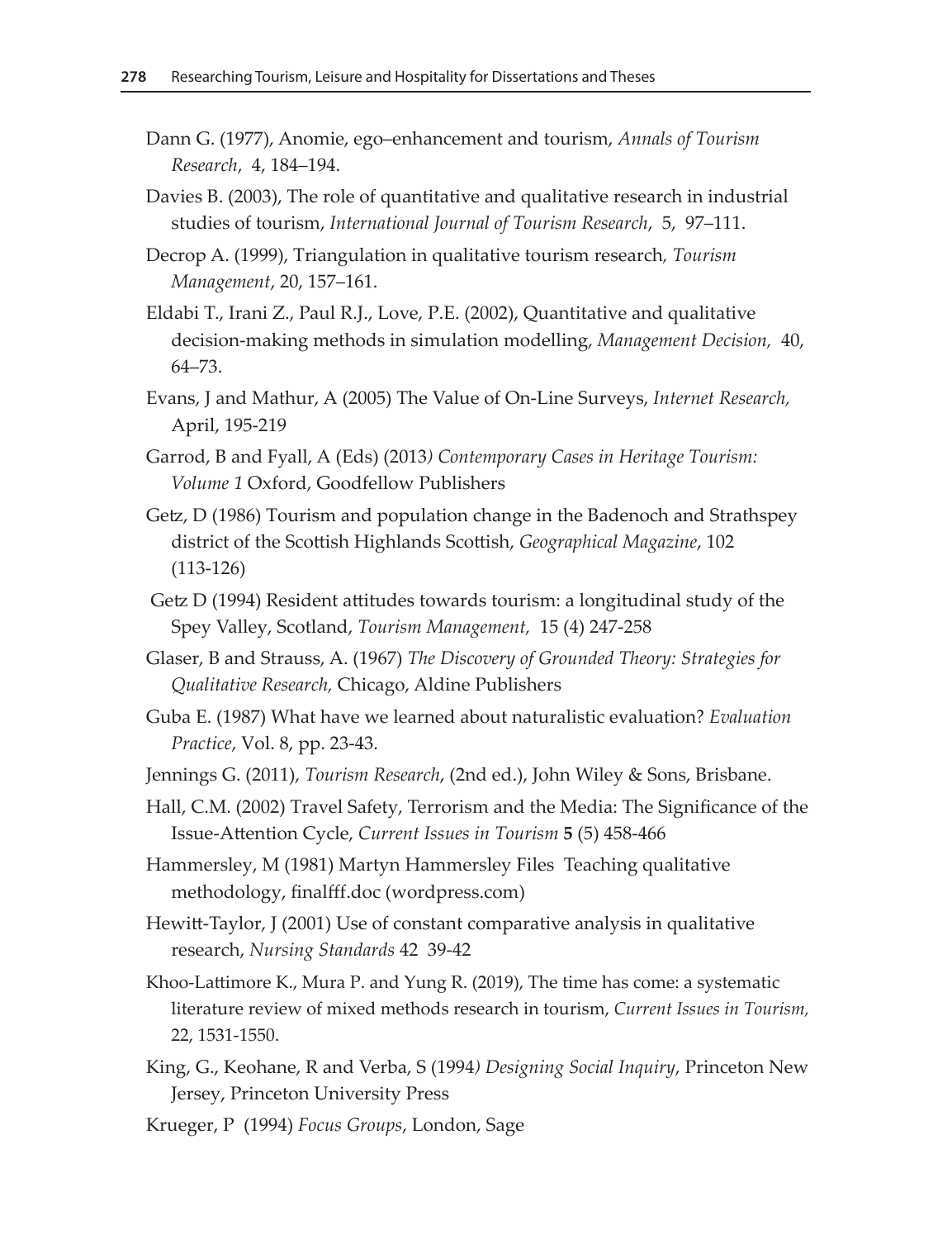Krueger, P (2004) *Focus Groups*, (2nd ed) London, Sage

- Kuhn, T (1970) *The Structure of Scientific Revolutions* (2nd ed.) Chicago, University of Chicago Press
- Lincoln N. and Guba, E. (1985), *Naturalistic Enquiry*, Sage, Newbury Park.
- Long, J (2007) *Researching Leisure, Sport and Tourism: The Essential Guide*, London, Sage
- Mason P (2001) *Wellington Zoo: Visitor Survey and Keeper Evaluation; A report to the Zoo Management Committee,* New Zealand, Dept. of Management Systems, Massey University
- Mason P (2003) *Tourism, Impacts, Planning and Management,* Oxford, Butterworth Heinemann
- Mason P (2008) *Tourism, Impacts, Planning and Management*, (2nd ed) Oxford, Elsevier
- Mason P (2014) *Researching Tourism, Leisure and Hospitality for your Dissertation*, Goodfellows, Oxford,
- Mason P. (2017), *Geography of Tourism: Image, Impacts and Issues*, Goodfellow, Oxford.
- Mason P and Beaumont-Kerridge, J (2003) Motivations for Attendance at the 2001 Sidmouth International Festival, in Long, P and Robinson M. (Eds) *Festivals and Tourism: Marketing, Management and Evaluation,* 33-46, Sunderland, Business Education Publishers.
- Mason P and Cheyne, J (2000) Resident Attitudes to a Tourism Development, *Annals of Tourism Research* **27** (2) 391-411
- Mason P and Kuo I, (2007) Stonehenge: International Icon or National Disgrace*? Journal of Heritage Tourism* **2** (3) 168-183
- Mason P, Grabowski, P and Wei D (2005) SARS, Tourism and the Media*, International Journal of Tourism Research* **7** (1) 11-22
- Mason P, Augustyn A and Seakhoa-King, A (2010) 'Exploratory Research: The first stage of sequential mixed methods research' *International Journal of Tourism Research.* **12** (5) 432-448
- Mason, P, Augustyn, M and Seakhoa-King, A (2021) Mixed Methods Research in Tourism; a Systematic Sequential Approach *Folia Turistica*, 53, 9-31
- Maykut P. and Morehouse R. (1994), *Beginning Qualitative Research: A Philosophic and Practical Guide*, The Falmer Press, London.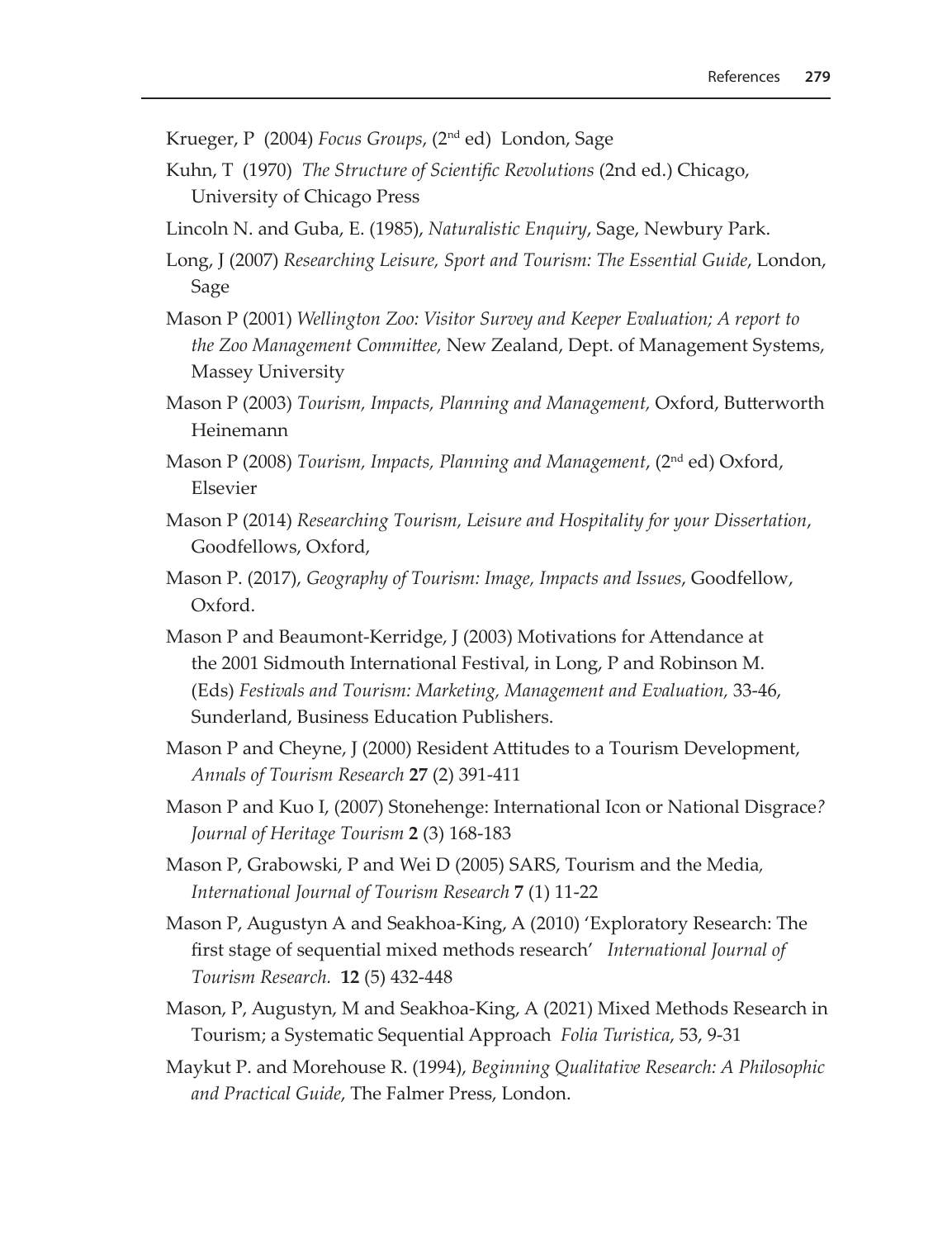- Moser, C and Kalton, G (1989*) Survey Methods in Social Investigation*, Aldershot, Gower Publishing.
- Neumann, W (1984) *Social Research Methods: Quantitative and Qualitative Approaches*, Needham Heights, Allyn and Bacon.
- Parks, T (2003) *A Season with Verona*, London, Random House
- Patton (1990) *Qualitative Research and Evaluation Methods*, (2nd ed.) Thousand Oaks, California, Sage
- Patton (2002) *Qualitative Research and Evaluation Methods*, (3rd ed.) Thousand Oaks, California, Sage
- Phillimore J. and Goodson L. (2004), Progress in qualitative research in tourism: epistemology, ontology and methodology. [in:] Phillimore J., Goodson, L., eds., *Qualitative Research in Tourism: Epistemology, Ontology, and Methodologies,* Routledge, London, pp. 4–29.
- Raybould, M Digance, J and McCullough C (1999) Fire and Festival: Authenticity and Visitor Motivation at an Australian Folk Festival, *Pacific Tourism Review*, **3** 201-212.
- Riley M (1996) *Attitudes and Attitude Measurement*, London, Taylor and Francis
- Riley R.W and Love L.L. (2000), The state of qualitative tourism research*. Annals of Tourism Research*, 27, 164–187.
- Ryan C (1995) *Researching Tourist Satisfaction*, London Routledge
- Sapsford, R and Jupp, K (Eds.) (1996) *Data Collection and Analysis*, London, Sage
- Seakhoa, A., Augustyn, M. and Mason P (2021) *Tourism Destination Quality: Attributes and Dimensions*, London, Emerald
- Smith J, and Heshusius L. (1987), Closing down the conversation, The end of the quantitative-qualitative debate among educational researchers, *Educational Researcher*, 15, 4-12.
- Stake, R (1995) *The Art of Case Study Research*, Thousand Oaks, California, Sage
- Taylor, J and Edgar D (1999) Hospitality Research: The Emperor's New Clothes. *International Journal of Hospitality Management* **15** (3) 211-227
- Tashakkori, A and Creswell, J (2007) *Handbook of Mixed Methods Research in Social and Behavioural Research*, London Sage
- Tashakkori, A and Teddlie. C (2003) (Eds) *Handbook of Mixed Methods in Social and Behavioural Research*, Thousand Oaks, California, Sage
- Teddlie, C and Tashakkorie, A (2009) *Foundations of Mixed Methods Research*, London, Sage